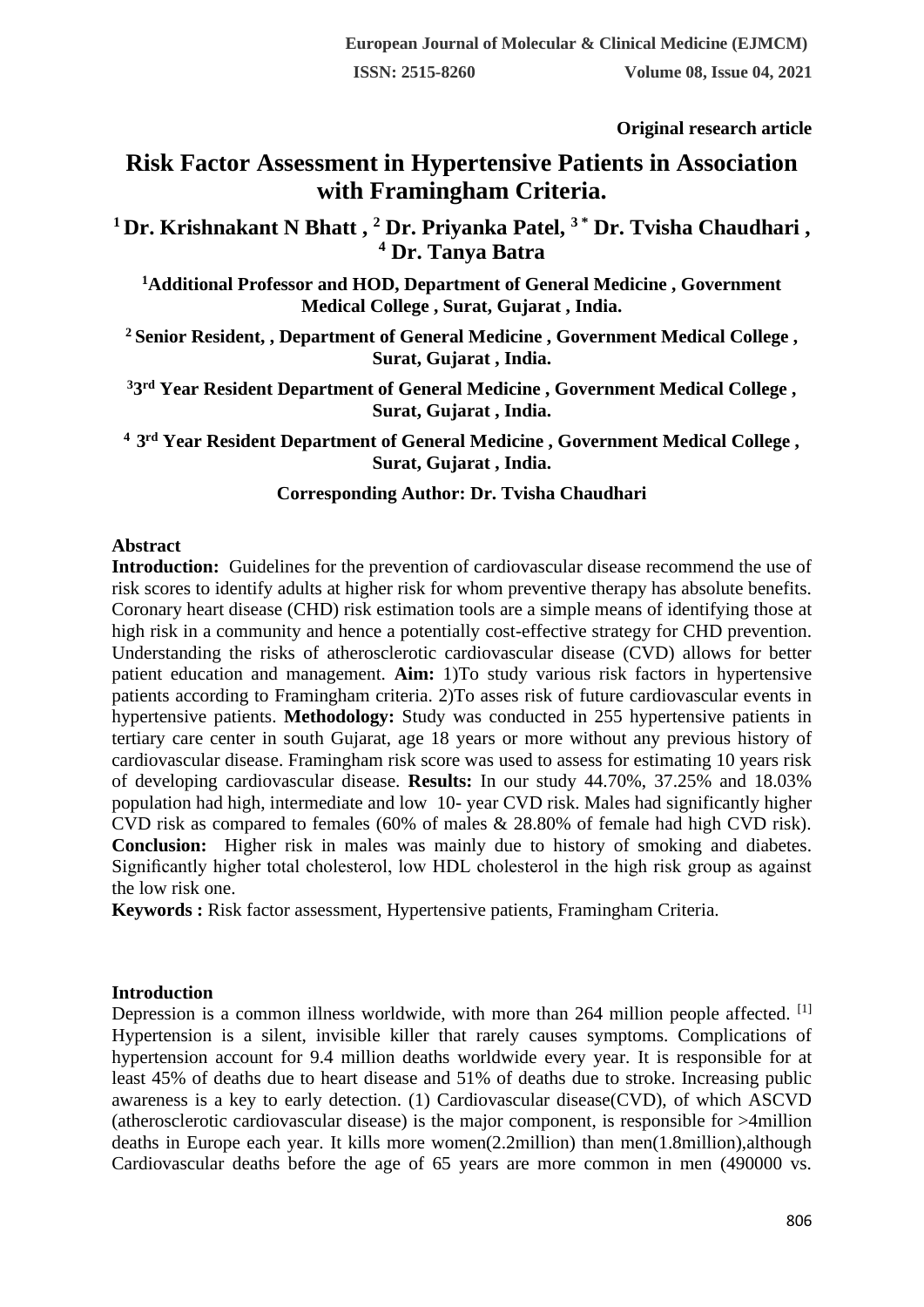193000).(14) Prevention is defined as a co-ordinated set of actions, either at the population or individual level, aimed at eliminating or minimizing the impact of Cardiovascular diseases and their related disabilities. The overall prevalence of Hypertension in India ranges between 17 to 21%.The 'rule of halves' for hypertension states that: 'half the people with high blood pressure are not known ("rule 1"), half of those known are not treated ("rule 2") and half of those treated are not controlled ("rule 3")'. (2) Risk factors that tend to accompany hypertension include glucose intolerance, obesity, left ventricular hypertrophy, and dyslipidemia (elevated total, LDL, and small dense LDL cholesterol levels, raised triglyceride, and reduced HDL cholesterol levels). Among persons with hypertension, about 40% of coronary events in men and 68% in women are attributable to the presence of two or more additional risk factors. Only 14% of coronary events in hypertensive men and 5% of those in hypertensive women occurred in the absence of additional risk factors. (3) There is now incontrovertible experimental, pathophysiologic, clinical, and epidemiologic evidence that hypertension promotes atherosclerotic cardiovascular disease. (4,5) There is now abundant and consistent evidence from randomized trials to document that early detection and control of hypertension can slow the rate of development of initial and recurrent cardiovascular events.(6,7) Risk factors responsible are tobacco, alcohol, obesity, sedentary lifestyle, unhealthy diet, raised blood pressure, cholesterol, glucose, uric acid levels. It is important to be able to predict risk of an individual patient in order to decide when to initiate lifestyle modification and preventive medical treatment. (15) Framingham risk score include age, sex, HDL cholesterol, LDL cholesterol, blood pressure (whether patient is treated or not), diabetes and smoking.(16) Multivariate risk formulations from Framingham Study data are available for assessing hypertensive risk of coronary disease, stroke, peripheral artery disease, and heart failure.(8,9,10,11) Isolated systolic hypertension is associated with an increase in pulse pressure, which in the Framingham Study predicts cardiovascular disease, in a continuous-graded fashion at all levels of blood pressure.(3) Several decades of population research at the Framingham Study show that elevated blood pressure is a common and powerful contributor to the major cardiovascular diseases. High risk of cardiovascular sequelae of hypertension is concentrated in those with dyslipidemia, glucose intolerance, cigarette smoking.(3) Less than 20% of hypertension occurs in the absence of one or more of the following risk factors: high triglyceride and LDL cholesterol levels, reduced HDL cholesterol levels, glucose intolerance, hyperinsulinemia, obesity.(3) The optimal target blood pressure for safely reducing risk of cardiovascular events is uncertain, although a recent trial has indicated that bringing diastolic blood pressure down to as low as 82.6 mm Hg is safe and beneficial. (12) Although treatment has been shown to reduce risk, the risk of treated hypertensive patients remains higher than that of the general population of the same age. Uncorrected concomitant risk factors have been shown to reduce the success of antihypertensive therapy. (13) Goals of therapy are now to prevent cardiovascular sequelae rather than simply to less intrusively decrease the blood pressure. (12) Aims of this study is to study various risk factors in hypertensive patients according to Framingham criteria and to asses risk of future cardiovascular events in hypertensive patients. Framingham risk score include age, sex, HDL cholesterol, LDL cholesterol, blood pressure (whether patient is treated or not), diabetes and smoking. Framingham risk score give an indication of the likely benefits of prevention, they are useful for both the individual patient and for clinician in helping decide whether to start treatment or not. (16)

#### **Material and Methods**

The present study was conducted in the department of general medicine, in tertiary care center in south Gujarat from January 2020 to July 2020. Number of Patients: Sample size will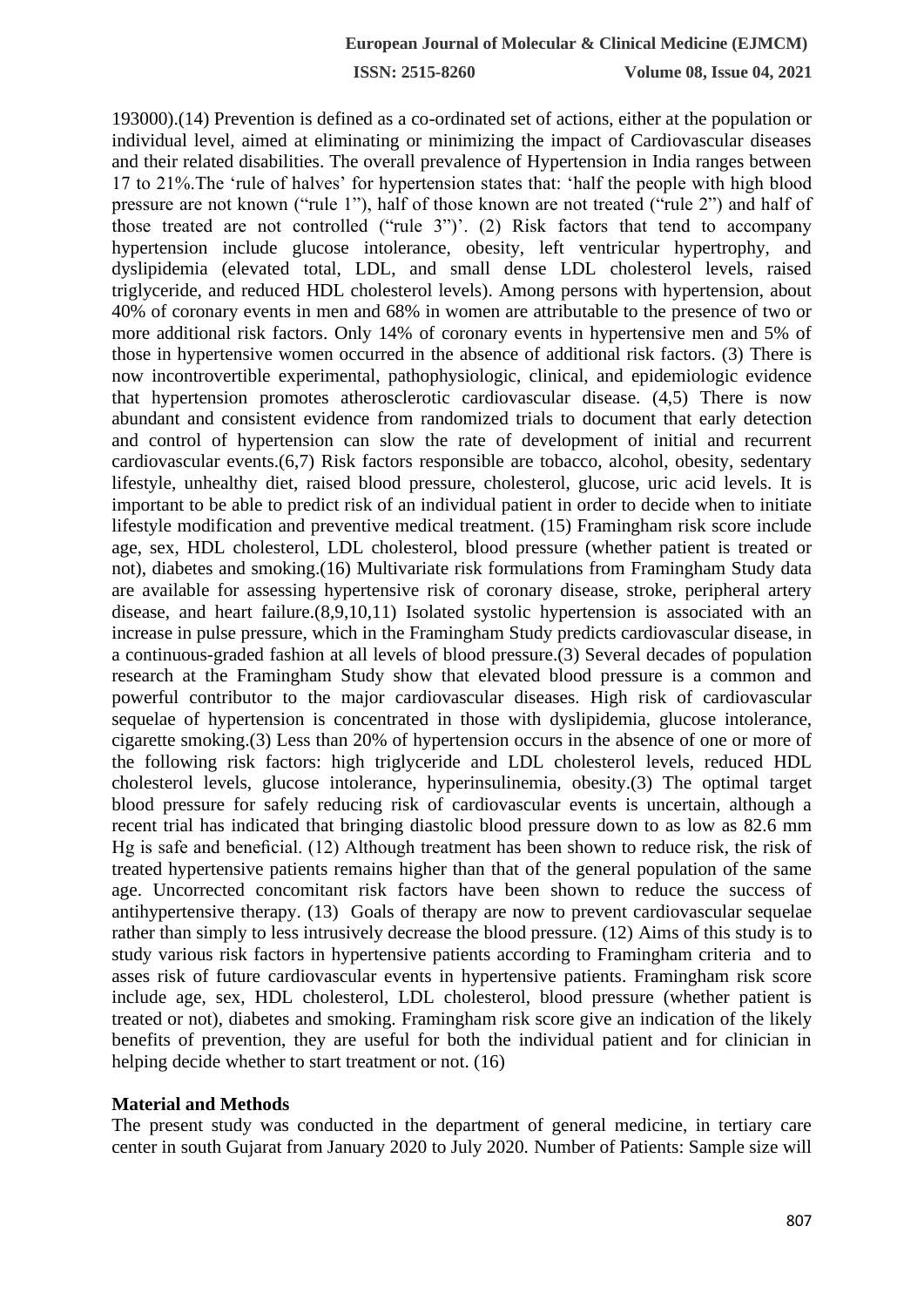be 255 by using proportion of Hypertension 20.9%, at 95% confidence level with design effect 1.

## **Inclusion criteria :**

- 1) All patients willing to participate in the study and willing to give consent.
- 2) Patients above 18 years of age and patients below 70 years of age (male/female) with hypertension with or without taking antihypertensive treatment.

## **Exclusion criteria :**

- 1) Patients below 18 years of age and above 70 years of age, pregnant women are excluded.
- 2) Patients with history of cardiovascular event and/or cardiac surgery and patients with recent history of cardiac ischemic event.

Study design- cross sectional study.

Investigation specifically related to projects - FBS, PPBS, Lipid profile ( Total cholesterol, HDL cholesterol)

- a) Study tools- Predesigned and semi structural Performa.
- b) Study period- Data collection period of 6 months
- c) Sampling technique- convient sampling
- d) Consent  $\geq$ 18 year patient consent will be taken
- e) Data collection method All patient's medical histories and general physical examination shall be documented. A blood sample from each patient will be collected for measuring lipid profile( Total cholesterol, HDL cholesterol), FBS, PP2BS,Serum Uric acid, Serum Creatinine which is routinely done in all the patients of hypertension. A pretested semi structured Performa will be used for data collection.

f) Data analysis- Data will be entered in MS Excel and Stastical testing has been conducted with statistical package for the social science software (SPSS version 20.0). Framingham Criteria:

1. Age

- 2. Sex
- 3. Total cholesterol
- 4. HDL cholesterol
- 5. Hypertension
- 6. Smoking
- 7. Diabetes

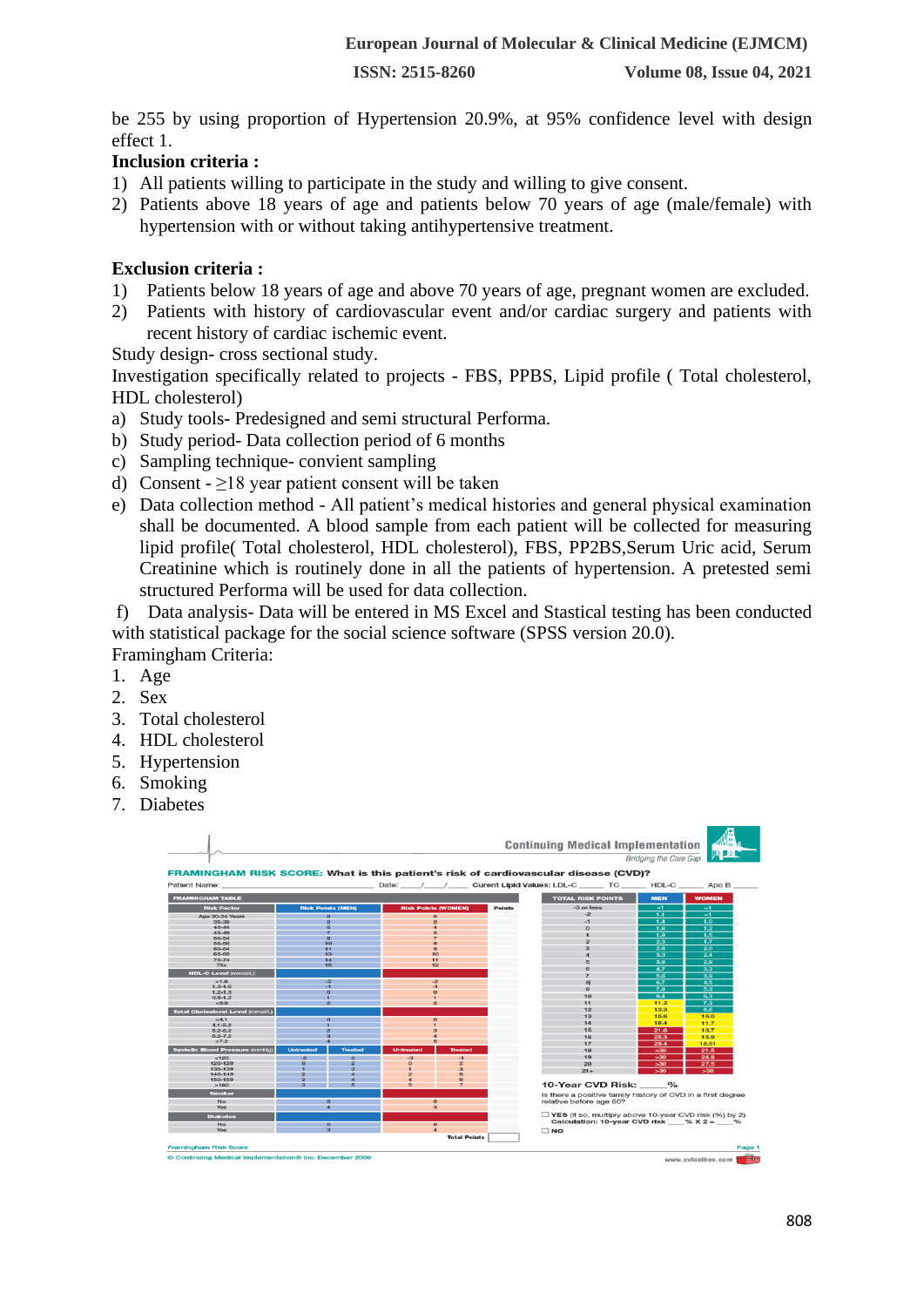## **European Journal of Molecular & Clinical Medicine (EJMCM) ISSN: 2515-8260 Volume 08, Issue 04, 2021**

The absolute cardiovascular disease (CVD) risk percentage over 10 years was classified as low risk  $(< 10\%$ ), intermediate risk (10-20%), and high risk (> 20%). Participant were enrolled from OPD No 12 according to inclusion criteria . Details of study were explained to Participant and consent for study was taken. Participant were examined and history was taken according to study questionnaire. Investigation related to study were done. Participant were explained to come for follow up with reports. Risk score was calculated according to Framingham criteria.

## **Results**

| <b>Sex</b> | <b>Age Group</b> | Risk category according to Framingham criteria |              |              |               |  |  |  |  |
|------------|------------------|------------------------------------------------|--------------|--------------|---------------|--|--|--|--|
|            |                  | <b>Total</b>                                   | High         | Intermediate | Low           |  |  |  |  |
|            |                  |                                                |              |              |               |  |  |  |  |
|            | 30-39            | $0(0.00\%)$                                    | $0(0.00\%)$  | $0(0.00\%)$  | $0(0.00\%)$   |  |  |  |  |
|            |                  |                                                |              |              |               |  |  |  |  |
|            | $40 - 49$        | 47 (36.16%)                                    | 9(11.54%)    | 32 (69.56%)  | $6(100\%)$    |  |  |  |  |
|            |                  |                                                | 19.14%       | 68.08%       | 12.76%        |  |  |  |  |
| Male       | 50-59            | 47 (36.15%)                                    | 33 (42.31%)  | 14 (30.43%)  | $0(0.00\%)$   |  |  |  |  |
|            |                  |                                                | 70.21%       | 29.78%       | 0.00%         |  |  |  |  |
|            | 60-69            | 36 (27.69%)                                    | 36 (46.15%)  | $0(0.00\%)$  | $0(0.00\%)$   |  |  |  |  |
|            |                  |                                                | 100%         |              |               |  |  |  |  |
|            | <b>Total</b>     | 130 (100.00%)                                  | 78 (100.00%) | 46 (100.00%) | $6(100.00\%)$ |  |  |  |  |
|            |                  | 100.00%                                        | 60.00%       | 35.38%       | 4.62%         |  |  |  |  |
|            |                  |                                                |              |              |               |  |  |  |  |
|            | 30-39            | 16 (12.80%)                                    | $0(0.00\%)$  | $0(0.00\%)$  | 16(40%)       |  |  |  |  |
|            |                  |                                                |              |              | 100%          |  |  |  |  |
|            | 40-49            | 32 (25.60%)                                    | $7(19.44\%)$ | 8(16.32%)    | 17 (42.50%)   |  |  |  |  |
|            |                  |                                                | 21.87%       | 25%          | 53.12%        |  |  |  |  |
| Female     | $50 - 59$        | 42 (33.60%)                                    | 6(16.67%)    | 29 (59.18%)  | 7(17.50%)     |  |  |  |  |
|            |                  |                                                | 14.28%       | 69.04%       | 16.66%        |  |  |  |  |
|            | 60-69            | 35 (28%)                                       | 25 (63.89%)  | 12 (24.49%)  | $0(0.00\%)$   |  |  |  |  |
|            |                  |                                                | 71.42%       | 34.28%       | 0.00%         |  |  |  |  |
|            | <b>Total</b>     | 125 (100.00%)                                  | 36 (100.00%) | 49 (100.00%) | 40 (100.00%)  |  |  |  |  |
|            |                  | 100.00%                                        | 28.80%       | 39.20%       | 32.00%        |  |  |  |  |
|            | <b>TOTAL 255</b> |                                                | 44.70%       | 37.25%       | 18.03%        |  |  |  |  |
|            |                  |                                                | (114)        | (95)         | (46)          |  |  |  |  |

**Table 1: shows percentage of frequency distribution of total number of subjects according to age-group, gender and risk category.**

**Table 1 shows in high risk category 60% were males, 28.80% were females. 35.38% and 39.20%, males and females respectively in intermediate category. In low risk category 4.62% males and 32% females. Chi-square test was applied to know the correlation (p <0.05 being significant) between gender and risk (chi square 40.62), p value <0.01 suggest statistically significant correlation between the two parameters.**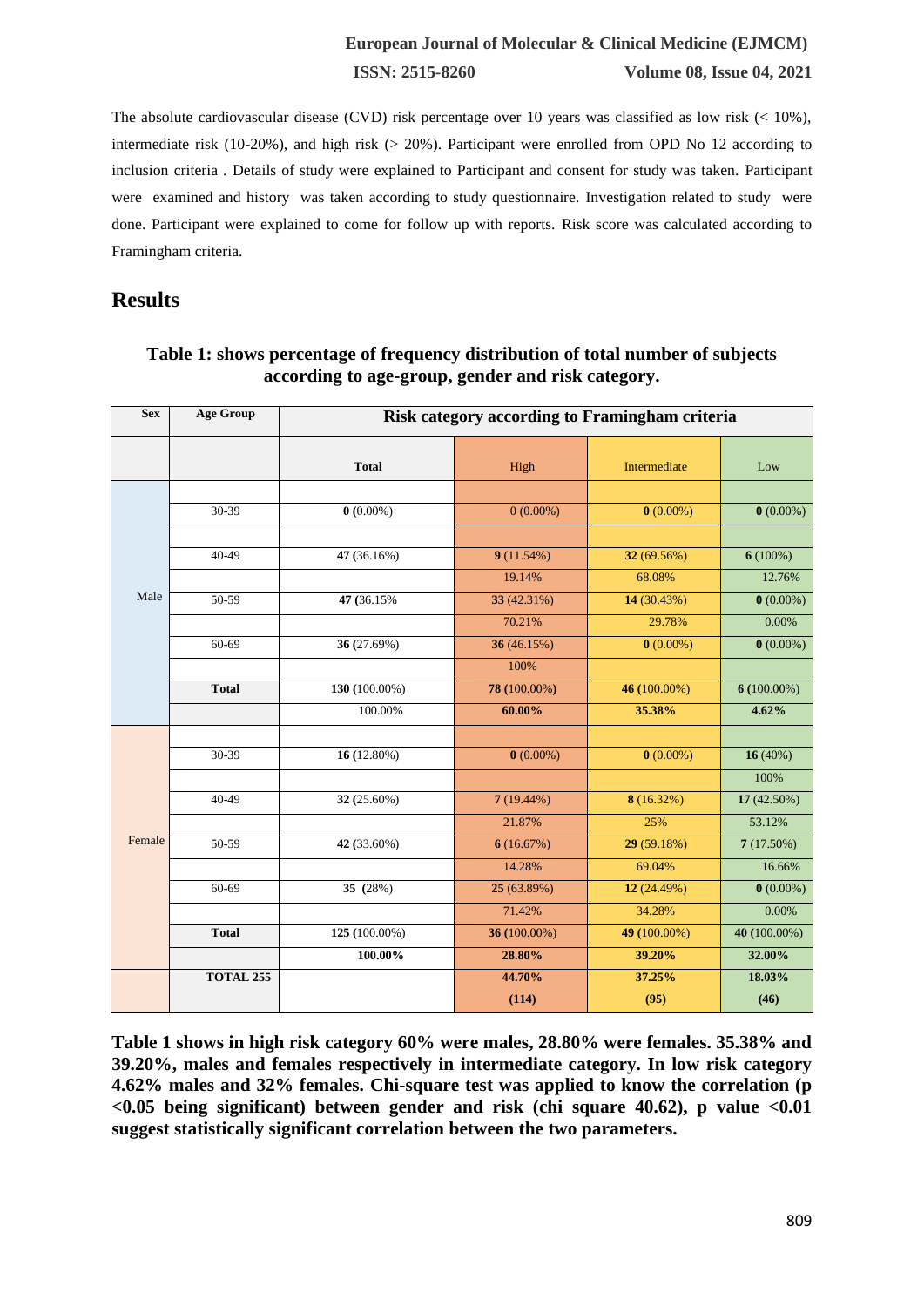## **Table 2: shows frequency distribution of total number of subjects according to their history of smoking, history of diabetes, history of medication for hypertension and history of vascular disease**

| Sex    | Age<br><b>Total</b><br>Group |             | <b>History Of</b><br><b>Smoking</b> |             | <b>History Of</b><br><b>Diabetes</b> |             | On medication<br>for hypertension |                | <b>History Of</b><br>Vascular<br><b>Disease</b> |           |  |
|--------|------------------------------|-------------|-------------------------------------|-------------|--------------------------------------|-------------|-----------------------------------|----------------|-------------------------------------------------|-----------|--|
|        |                              |             | Yes                                 | <b>No</b>   | Yes                                  | <b>No</b>   | Yes                               | <b>No</b>      | Yes                                             | <b>No</b> |  |
| Male   | 30-39                        | $\mathbf 0$ | $\mathbf 0$                         | $\mathbf 0$ | $\mathbf 0$                          | $\mathbf 0$ | $\mathbf 0$                       | $\mathbf 0$    | 0                                               | $\pmb{0}$ |  |
|        | 40-49                        | 47          | 5                                   | 42          | $\mathbf{1}$                         | 46          | 45                                | $\overline{2}$ | $\pmb{0}$                                       | 47        |  |
|        | 50-59                        | 47          | 18                                  | 29          | 3                                    | 44          | 44                                | 3              | 0                                               | 47        |  |
|        | 60-69                        | 36          | 10                                  | 26          | 12                                   | 24          | 30                                | 6              | $\pmb{0}$                                       | 36        |  |
|        | <b>Total</b>                 | 130         | 33                                  | 97          | 16                                   | 114         | 119                               | 11             | $\pmb{0}$                                       | 130       |  |
|        | <b>Total</b>                 |             |                                     | 130         | 130                                  |             | 130                               |                | 130                                             |           |  |
| Female | 30-39                        | 16          | $\mathbf 0$                         | 16          | $\mathbf 0$                          | 16          | 13                                | 3              | 0                                               | 16        |  |
|        | 40-49                        | 32          | $\mathbf 0$                         | 32          | $\overline{7}$                       | 25          | 30                                | $\overline{2}$ | 0                                               | 32        |  |
|        | 50-59                        | 42          | 0                                   | 42          | $\mathbf 0$                          | 42          | 38                                | 4              | 0                                               | 42        |  |
|        | 60-69                        | 35          | $\pmb{0}$                           | 35          | 14                                   | 21          | 26                                | 9              | 0                                               | 35        |  |
|        | <b>Total</b>                 | 125         | $\bf{0}$                            | 125         | 21                                   | 104         | 107                               | 18             | $\pmb{0}$                                       | 125       |  |
|        | <b>Total</b>                 |             |                                     | 125         |                                      | 125         |                                   | 125            |                                                 | 125       |  |

Table 2 shows frequency distribution of total number of subjects according to gender, age group and histories of smoking, diabetes, history of medication for hypertenison and history of vascular disease. Out of 130 male subjects, 33 subjects had history of smoking, Out of 125 female subjects, none of them had history of smoking. Out of 130 male subjects 16 subjects had history of diabetes. Out of 125 female subjects, 21 subjects had history of diabetes. Out of 130 males, 119 were having history of medication for hypertension. Out of 125 female subjects, 107 were having history of medication for hypertension.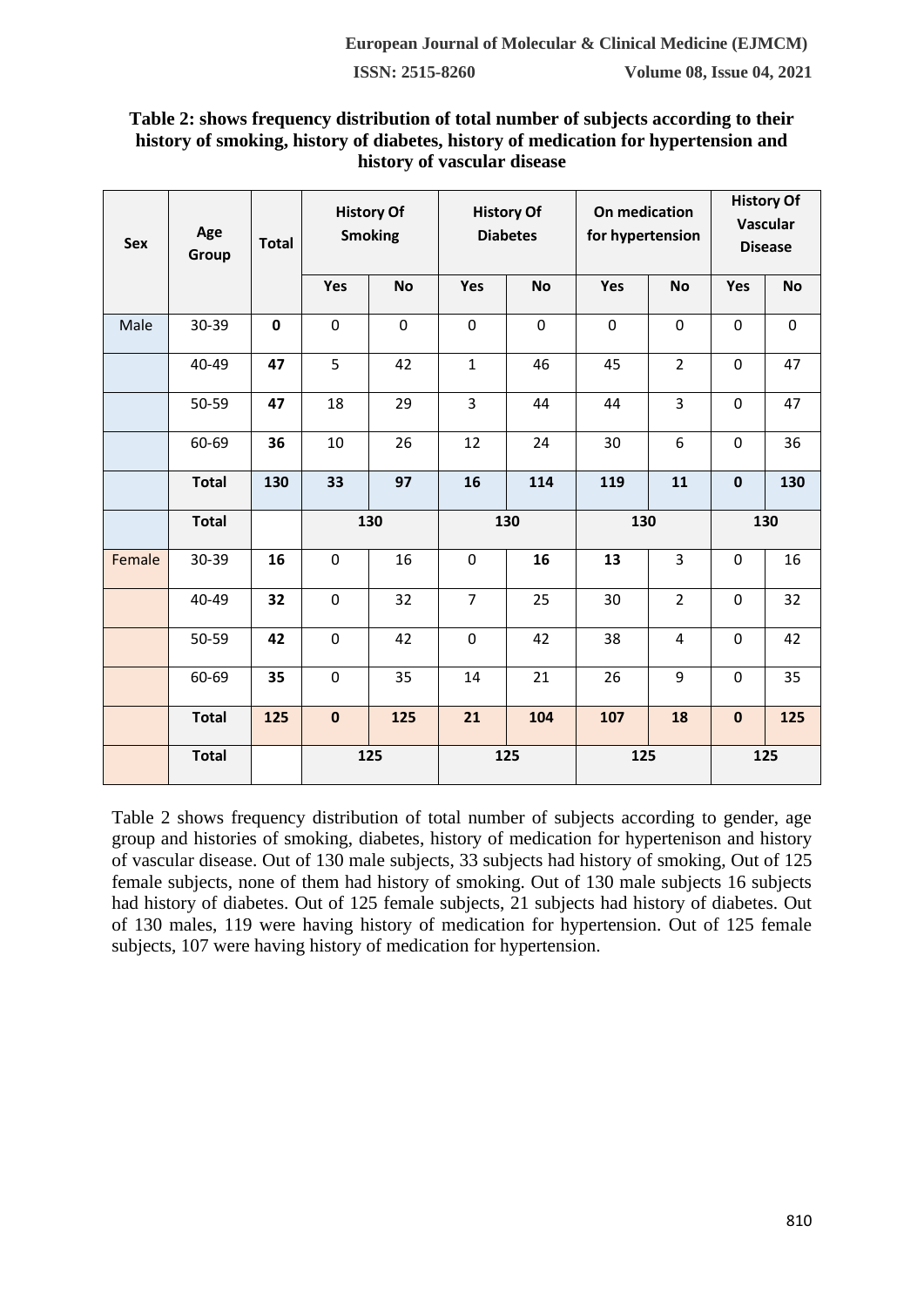| <b>Sex</b> | <b>Age Group</b> | <b>Total</b>            | Risk Category according to Framingham criteria |                |                |  |  |  |  |
|------------|------------------|-------------------------|------------------------------------------------|----------------|----------------|--|--|--|--|
|            |                  |                         | High                                           | Intermediate   | Low            |  |  |  |  |
| Male       | 30-34            | $\bf{0}$                |                                                |                |                |  |  |  |  |
|            | 35-39            | 0                       |                                                |                |                |  |  |  |  |
|            | 40-44            | 28                      | 5                                              | 19             | $\overline{4}$ |  |  |  |  |
|            | 45-49            | 19                      | $\overline{4}$                                 | 13             | $\overline{2}$ |  |  |  |  |
|            | 50-54            | 25                      | 14                                             | 11             |                |  |  |  |  |
|            | 55-59            | 22                      | 19                                             | 3              |                |  |  |  |  |
|            | 60-64            | 26                      | 26                                             |                |                |  |  |  |  |
|            | 65-69            | 10                      | 10                                             |                |                |  |  |  |  |
|            | <b>Total</b>     | 130                     | 78                                             | 46             | 6              |  |  |  |  |
|            | <b>Total</b>     |                         | 130                                            |                |                |  |  |  |  |
| Female     | 30-34            | $\overline{\mathbf{3}}$ |                                                |                | 3              |  |  |  |  |
|            | 35-39            | 13                      |                                                |                | 13             |  |  |  |  |
|            | 40-44            | 17                      | 3                                              | 4              | 10             |  |  |  |  |
|            | 45-49            | 15                      | $\overline{4}$                                 | $\overline{4}$ | $\overline{7}$ |  |  |  |  |
|            | 50-54            | 16                      | $\overline{2}$                                 | 13             |                |  |  |  |  |
|            | 55-59            | 26                      | $\overline{4}$                                 | 16             | 6              |  |  |  |  |
|            | $60 - 64$        | 18                      | 14                                             | $\overline{4}$ |                |  |  |  |  |
|            | 65-69            | 17                      | 9                                              | 8              |                |  |  |  |  |
|            | <b>Total</b>     | 125                     | 36                                             | 49             | 40             |  |  |  |  |
|            | <b>Total</b>     |                         | 125                                            |                |                |  |  |  |  |

#### **Table 3: shows frequency distirbution of total number of subjects according to age-group, gender and risk category**

Table 3 shows frequency distribution of total number of subjects according to gender, age group and risk category. Out of 255 total subjects, 130 were males and 125 were females. In males, age group of 40-44 had maximum number of subjects whereas in females, age group of 55-59 had maximum number of subjects . Out of 130 males, high risk category had highest number of subjects while in females, Intermediate risk category had highest number of subjects (17).

| Table 4: shows frequency distribution of total number of subjects according to their Gender, |
|----------------------------------------------------------------------------------------------|
| uric acid levels, total cholesterol levels, and levels of HDL                                |

| <b>Sex</b> | <b>Age Group</b> | <b>Total</b> | <b>Total Cholesterol</b> | <b>HDL</b>       | <b>Uric Acid</b> |
|------------|------------------|--------------|--------------------------|------------------|------------------|
|            | 30-34            | $\bf{0}$     | $\boldsymbol{0}$         | $\boldsymbol{0}$ | $\theta$         |
|            | 35-39            | $\bf{0}$     | $\overline{0}$           | $\overline{0}$   | $\mathbf{0}$     |
|            | 40-44            | 28           | 28                       | 28               | 28               |
|            | 45-49            | 19           | 19                       | 19               | 19               |
|            | 50-54            | 25           | 25                       | 25               | 25               |
| Male       | 55-59            | 22           | 22                       | 22               | 22               |
|            | $60 - 64$        | 26           | 26                       | 26               | 26               |
|            | 65-69            | 10           | 10                       | 10               | 10               |
|            | <b>Total</b>     | 130          | 130                      | 130              | 130              |
|            | <b>Total</b>     |              |                          |                  |                  |
|            | 30-34            | $\mathbf{3}$ | 3                        | 3                | 3                |
|            | 35-39            | 13           | 13                       | 13               | 13               |
|            | $40 - 44$        | 17           | 17                       | 17               | 17               |
|            | 45-49            | 15           | 15                       | 15               | 15               |
|            | 50-54            | 16           | 16                       | 16               | 16               |
| Female     | 55-59            | 26           | 26                       | 26               | 26               |
|            | $60 - 64$        | 18           | 18                       | 18               | 18               |
|            | 65-69            | 17           | 17                       | 17               | 17               |
|            | <b>Total</b>     | 125          | 125                      | 125              | 125              |
|            | <b>Total</b>     |              |                          |                  |                  |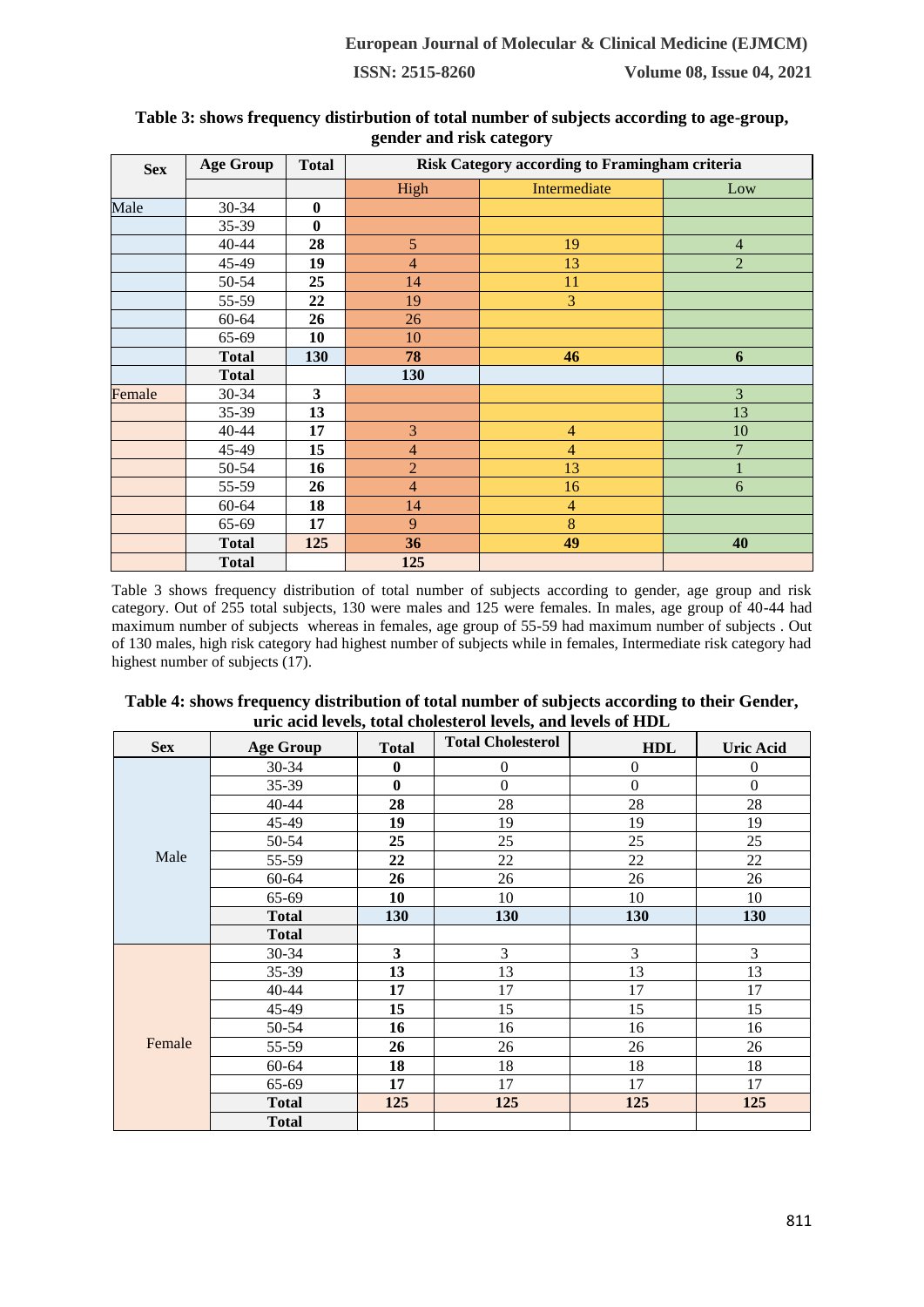## **European Journal of Molecular & Clinical Medicine (EJMCM) ISSN: 2515-8260 Volume 08, Issue 04, 2021**

Table 4 shows frequency distribution of total number of subjects according to gender, age group and levels of Uric acid, Total Cholesterol and HDL. Out of 255 total subjects, 3 females were in the age group of 30-34, 13 females in age group of 35-39, 28 males and 17 females in the age group of 40-44 and 19 males and 15 females in age group of 45-49 were observed. In 50-54 years age group, there were 25 males and 16 females while 55-59 had 22 males and 26 females. Age group 60-64 had 26 males, 18 females while 65-69 age group had 10 males and 17 females respectively. The levels of uric acid, total cholesterol and HDL were recorded separately for each subject according to gender and risk category for further evaluation and for establishing correlation with risk of vascular disease.

|            | Table 5: shows Mean Value, Standard Deviation, Range (Minimum & Maximum) and Pearson Chi |                         |                      |                  |                |                |                |                                                                                              |                        |  |
|------------|------------------------------------------------------------------------------------------|-------------------------|----------------------|------------------|----------------|----------------|----------------|----------------------------------------------------------------------------------------------|------------------------|--|
|            |                                                                                          |                         |                      |                  |                |                |                | Sqaure test (p-value, confidence interval 95%) for Total Cholesterol levels in male subjects |                        |  |
|            |                                                                                          |                         |                      |                  |                |                |                |                                                                                              |                        |  |
| <b>Sex</b> | <b>Age Group</b>                                                                         | <b>Total</b>            | <b>Risk Category</b> | Mean             | S.D.           | Minimum        | Maximum        | Pearson Chi Sqaure<br><b>Test</b><br>(p value)                                               |                        |  |
|            |                                                                                          | $\overline{5}$          | High                 | 208.6            | 23.21          | 190            | 234            |                                                                                              |                        |  |
|            | $40 - 44$                                                                                | 19                      | Intermediate         | 113.58           | 29             | 79             | 182            | 0.101                                                                                        |                        |  |
|            |                                                                                          | $\overline{\bf{4}}$     | Low                  | 143              | 12.94          | 129            | 154            |                                                                                              | <b>NOT SIGNIFICANT</b> |  |
|            |                                                                                          | $\overline{\mathbf{4}}$ | High                 | 251              | 12.7           | 240            | 262            |                                                                                              |                        |  |
|            | 45-49                                                                                    | 13                      | Intermediate         | 203.31           | 42.41          | 125            | 236            | 0.009                                                                                        | <b>SIGNIFICANT</b>     |  |
|            |                                                                                          | $\mathbf 2$             | Low                  | 140              | 22.63          | 124            | 156            |                                                                                              |                        |  |
|            |                                                                                          |                         |                      |                  |                |                |                |                                                                                              |                        |  |
| male       |                                                                                          | 14                      | High                 | 149.29           | 22.26          | 116            | 189            |                                                                                              |                        |  |
|            | 50-54                                                                                    | $11\,$                  | Intermediate         | 112              | 39.81          | $81\,$         | 210            | 0.174                                                                                        | <b>NOT SIGNIFICANT</b> |  |
|            |                                                                                          | $\bf{0}$                | Low                  | $\boldsymbol{0}$ | $\mathbf{0}$   | $\mathbf{0}$   | $\mathbf{0}$   |                                                                                              |                        |  |
|            |                                                                                          |                         |                      |                  |                |                |                |                                                                                              |                        |  |
|            |                                                                                          | 19                      | High                 | 144.32           | 38.78          | 73             | 212            |                                                                                              |                        |  |
|            | 55-59                                                                                    | $\overline{\mathbf{3}}$ | Intermediate         | 115              | 41.51          | 73             | 156            | 0.276                                                                                        | <b>NOT SIGNIFICANT</b> |  |
|            |                                                                                          | $\bf{0}$                | Low                  | $\mathbf{0}$     | $\bf{0}$       | $\bf{0}$       | $\mathbf{0}$   |                                                                                              |                        |  |
|            |                                                                                          |                         |                      |                  |                |                |                |                                                                                              |                        |  |
|            |                                                                                          | 26                      | <b>High</b>          | 151.42           | 30.68          | 74             | 224            |                                                                                              |                        |  |
|            | $60 - 64$                                                                                | $\overline{0}$          | <b>Intermediate</b>  | $\overline{0}$   | $\overline{0}$ | $\overline{0}$ | $\overline{0}$ |                                                                                              |                        |  |
|            |                                                                                          | $\overline{0}$          | Low                  | $\overline{0}$   | $\overline{0}$ | $\overline{0}$ | $\overline{0}$ |                                                                                              |                        |  |
|            |                                                                                          |                         |                      |                  |                |                |                |                                                                                              |                        |  |
|            |                                                                                          | 10                      | High                 | 138.6            | 38.73          | 74             | 225            |                                                                                              |                        |  |
|            | 65-69                                                                                    | $\bf{0}$                | Intermediate         | $\mathbf{0}$     | $\mathbf{0}$   | $\mathbf{0}$   | $\mathbf{0}$   |                                                                                              |                        |  |
|            |                                                                                          | $\pmb{0}$               | Low                  | $\mathbf{0}$     | $\mathbf{0}$   | $\mathbf{0}$   | $\mathbf{0}$   |                                                                                              |                        |  |
|            | <b>Total</b>                                                                             | 130                     |                      | 149.4            | 45.94          | 73             | 262            |                                                                                              |                        |  |
|            |                                                                                          |                         |                      |                  |                |                |                |                                                                                              |                        |  |

The frequencies of the Male subjects in different risk categories and levels of Total Cholesterol (Mean, Standard Deviation) were calculated and Pearson Chi-square test was applied to know the statistical significant correlation (p <0.05 being significant) between the subjects in the age groups and Total Cholesterol levels. It was observed that age groups 40-44, 50-54 and 55-59 had p values as 0.101, 0.174, and 0.276 which were indicative that the correlation between the two parameters was statistically not significant. For the age group of 45- 49, the p value 0.009 suggests statistically significant correlation between the two parameters.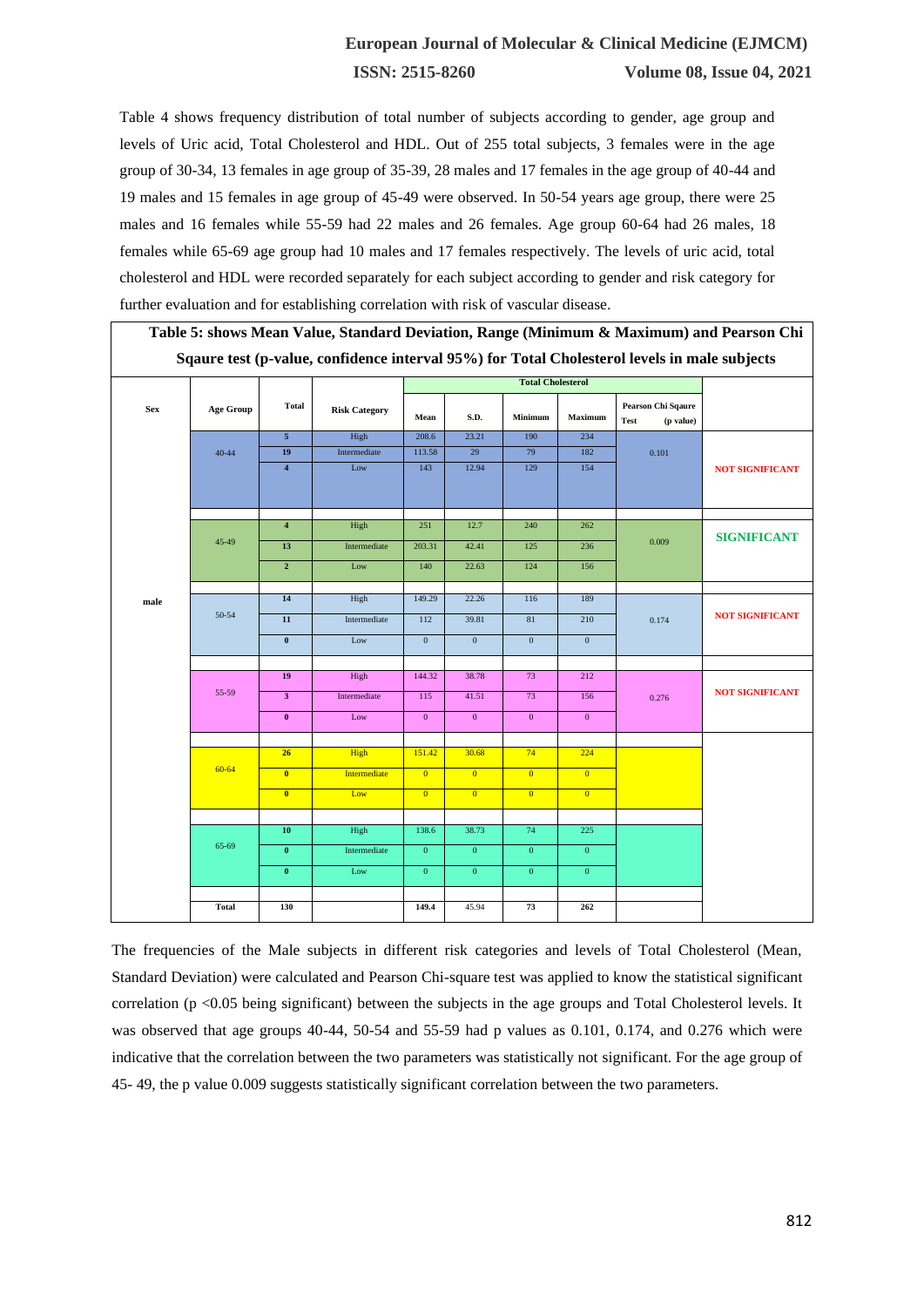| <b>Sex</b> | <b>Age Group</b> | Total                   | <b>Risk Category</b> | Mean           | S.D.           | Minimum        | <b>Maximum</b> | <b>Pearson Chi Sqaure Test</b><br>(p value) |                        |  |
|------------|------------------|-------------------------|----------------------|----------------|----------------|----------------|----------------|---------------------------------------------|------------------------|--|
|            |                  | $\bf{0}$                | High                 | $\mathbf{0}$   | $\mathbf{0}$   | $\overline{0}$ | $\overline{0}$ |                                             |                        |  |
|            | 30-34            | $\overline{\mathbf{0}}$ | Intermediate         | $\mathbf{0}$   | $\overline{0}$ | $\overline{0}$ | $\overline{0}$ |                                             |                        |  |
|            |                  | $\overline{\mathbf{3}}$ | Low                  | 171.67         | 42.36          | 124            | 205            |                                             |                        |  |
|            |                  |                         |                      |                |                |                |                |                                             |                        |  |
|            |                  | $\overline{\mathbf{0}}$ | High                 | $\overline{0}$ | $\overline{0}$ | $\overline{0}$ | $\overline{0}$ |                                             |                        |  |
|            |                  | $\bf{0}$                | Intermediate         | $\mathbf{0}$   | $\mathbf{0}$   | $\overline{0}$ | $\overline{0}$ |                                             |                        |  |
|            | 35-39            | 13                      | Low                  | 191.62         | 29.19          | 158            | 233            |                                             |                        |  |
|            |                  |                         |                      |                |                |                |                |                                             |                        |  |
|            |                  | $\overline{\mathbf{3}}$ | High                 | 141.33         | 70.44          | 60             | 182            |                                             |                        |  |
|            |                  | $\overline{\bf{4}}$     | Intermediate         | 209            | 8.08           | 202            | 216            |                                             |                        |  |
|            | $40 - 44$        | 10                      | Low                  | 148            | 13.49          | 136            | 182            | 0.047                                       |                        |  |
|            |                  |                         |                      |                |                |                |                |                                             |                        |  |
|            | 45-49            | $\overline{4}$          | High                 | 145.75         | 6.65           | 136            | 150            |                                             |                        |  |
|            |                  | $\overline{\bf 4}$      | Intermediate         | 213.25         | 42.84          | 152            | 252            | 0.185                                       |                        |  |
|            |                  | 7                       | Low                  | 149.71         | 14.38          | 133            | 165            |                                             | <b>NOT SIGNIFICANT</b> |  |
|            |                  |                         |                      |                |                |                |                |                                             |                        |  |
|            |                  | $\overline{2}$          | High                 | 250            | $\overline{0}$ | 250            | 250            |                                             |                        |  |
|            | 50-54            | 13                      | Intermediate         | 177.69         | 18.99          | 142            | 205            |                                             | <b>SIGNIFICANT</b>     |  |
|            |                  | $\overline{1}$          | Low                  | 178            | $\sim$         | 178            | 178            | 0.01                                        |                        |  |
|            |                  |                         |                      |                |                |                |                |                                             |                        |  |
| Female     |                  | 4                       | High                 | 215.5          | 9.81           | 207            | 224            |                                             |                        |  |
|            |                  | 16                      | Intermediate         | 141.75         | 54.83          | 59             | 243            |                                             |                        |  |
|            | 55-59            | $6\overline{6}$         | Low                  | 141.17         | 20.46          | 101            | 156            | 0.052                                       | <b>NOT SIGNIFICANT</b> |  |
|            |                  |                         |                      |                |                |                |                |                                             |                        |  |
|            |                  |                         |                      |                |                |                |                |                                             |                        |  |
|            |                  | 14                      | High<br>Intermediate | 178.14         | 57.56          | 60<br>140      | 236            |                                             |                        |  |
|            | 60-64            | $\overline{4}$          |                      | 164.5          | 34.73          |                | 216            | 0.128                                       | <b>NOT SIGNIFICANT</b> |  |
|            |                  | $\overline{0}$          | Low                  | $\overline{0}$ | $\overline{0}$ | $\overline{0}$ | $\overline{0}$ |                                             |                        |  |
|            |                  |                         |                      |                |                |                |                |                                             |                        |  |
|            |                  | $\overline{9}$          | High                 | 179.78         | 54.69          | 59             | 213            |                                             |                        |  |
|            | 65-69            | $\overline{\mathbf{8}}$ | Intermediate         | 134.88         | 23.39          | 103            | 186            | 0.074                                       | <b>NOT SIGNIFICANT</b> |  |
|            |                  | $\overline{\mathbf{0}}$ | Low                  | $\overline{0}$ | $\overline{0}$ | $\overline{0}$ | $\overline{0}$ |                                             |                        |  |
|            |                  |                         |                      |                |                |                |                |                                             |                        |  |
|            | <b>Total</b>     | 125                     |                      | 168.35         | 44.18          | 59             | 252            |                                             |                        |  |

**Table 6: shows Mean Value, Standard Deviation, Range (Minimum & Maximum) and Pearson Chi Sqaure test (p-value, confidence interval 95%) for Total Cholesterol levels in Female subjects**

The frequencies of the Female subjects in different risk categories and levels of Total Cholesterol (Mean, Standard Deviation) were calculated and Pearson Chi-square test was applied to know the statistical significant correlation ( $p < 0.05$  being significant) between the subjects in the age groups and uric acid levels. It was observed that age groups 45-49, 55-59, 60-64 and 65-69 had p values as 0.185, 0.052, 0.128 and 0.074 which were indicative that the correlation between the two parameters was statistically not significant. For the age group of 40-44 and 50-54, the p values 0.047 and 0.01 suggests statistically significant correlation between the two parameters.

Out of 255 patients, 130 were males and 125 were females. In our study 44.70%, 37.25% and 18.03% population had high, intermediate and low CVD risk respectively. In high risk category 78(60%) were males,36(28.80%) were females, there were (46)35.38% and 49(39.20%), males and females respectively in intermediate category and in low risk category (6)4.62% males and 40(32%) females. Significant association observed between gender and cardiovascular risk in hypertensive patients. Out of 130 male subjects, 33 subjects had history of smoking were in high risk category, Out of 125 female subjects, none of them had history of smoking. Significant association observed between history of smoking and cardiovascular risk in hypertensive patients. Out of 130 male subjects 16 subjects had history of diabetes. Out of 125 female subjects 21 subjects had history of diabetes. No significant association observed between history of diabetes mellitus and cardiovascular risk in hypertensive patients. Out of 130 males, 119 were having history of medication for hypertension. out of 125 female subjects, 107 were having history of medication for hypertension.Out of 130 male subjects in different age groups, age group of 45-49 years (high risk category) had highest Mean value of total cholesterol levels (251) with standard deviation  $(\pm 12.7)$ . Lowest mean value of total cholesterol levels was found in age group of 50-54 years (intermediate risk category) (112) with standard deviation  $(\pm 39.81)$ . Out of 125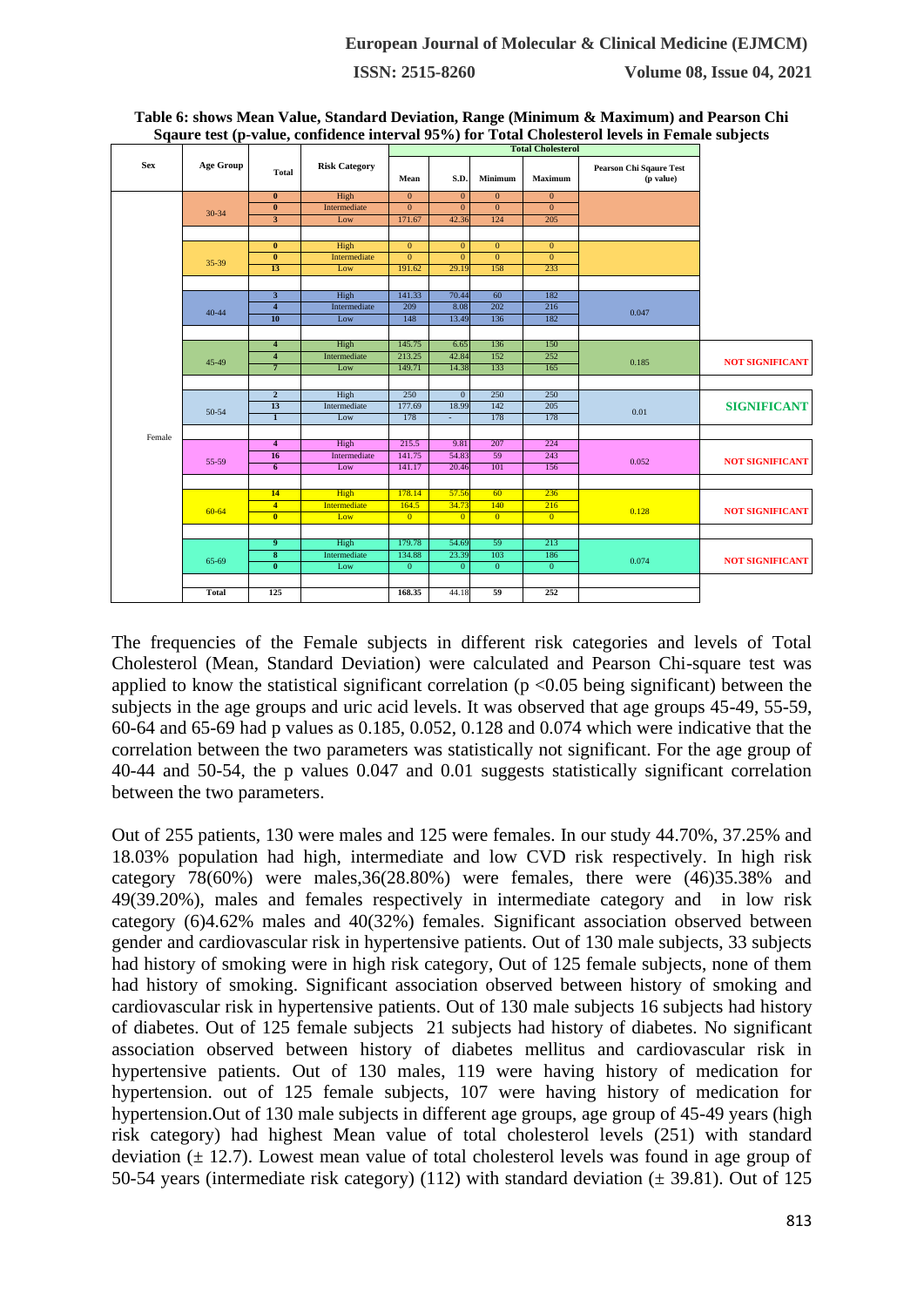female subjects in different age groups, age group of 50-54 years (high risk category) had highest Mean value of total cholesterol levels (251) with standard deviation ( $\pm$  0). Lowest mean value of total cholesterol levels was found in age group of 65-69 years (Intermediate risk category) (134.88) with standard deviation  $(\pm 23.39)$ . In male subjects out of different age groups, age group of 50-54 years (high risk category) had highest Mean value of HDL level (39.71) with standard deviation  $(\pm 9.22)$ . Lowest mean value of HDL level was found in age group of 40-44 years (high risk category) (25.8) with standard deviation ( $\pm$  5.85). In female subjects out of different age groups, age group of 55-59 years (Low risk category) had highest Mean value of HDL level (51) with standard deviation  $(\pm 1.1)$ . Lowest mean value of HDL level was found in age group of 40-44 years (high risk category) (24.33) with standard deviation  $(\pm 4.04)$ . HDL cholesterol had a negative correlation with cardiovascular risk which is statistically significant in this study. Significant association observed between total cholesterol level and cardiovascular risk.

## **Discussion**

The absolute cardiovascular disease (CVD) risk percentage over 10 years was classified as low risk ( $< 10\%$ ), intermediate risk (10-20%), and high risk ( $> 20\%$ ). In our study 44.70%, 37.25% and 18.03% population had high, intermediate and low CVD risk respectively compared with study by Ling Zhang MD, 41.80%,42.34% and 15.84% population had high, intermediate and low CVD risk respectively. In the study by Sonal Parikh et al, 10.6%,11.7% and 77.7% population had high, intermediate and low CVD risk respectively. In the study by S Kanjilal et al, 5.32% population had high, 14.85% had intermediate and 79.83% had low CVD risk.In study done by Earl s ford et al population under high, intermediate and low category was 2.9%, 15.5% and 81.7%.

In our study, out of 114 subjects in high risk category 60%(78) were males and 28.80%(36) were females. p value <0.01 statistically significant correlation between the two parameters. A study conducted by Sonal Parikh et al also demonstrated similar findings, with females having a lower 10-year cardiovascular disease risk compared to males (25% and 75%) respectively),while in a study by S Kanjilal et al, in high risk subjects 61% were males and 39% were females. In the study by Earl s ford et al out of 345 high risk subjects 5.3% were males and 0.9% were females. The higher cardiovascular disease risk among males might be due to the higher prevalence of smoking, high systolic blood pressure, low HDL level, and higher prevalence of diabetics among males as compared to females.

Age is one of the important non-modifiable risk factor for cardiovascular disease, older the age, higher is the CVD risk. In our study, male subjects in age group 50-59 had 70.21% and 60-69 had 100% risk, female subjects in age group 50-59 had 14.28% and 60-69 had 71.42%.cardiovascular risk as age increases. Earl s ford et al reported 7.4% in 50-59 age group and 10.8% in 60-69 age group in male subjects, female subjects in age group 50-59 had 0.4% and 60-69 had 0.3%.

Smoking gives the risk of coronary heart disease. The longer a person smokes, he will be increasingly exposed to the active substance that can damage the vascular endothelium. smokers are more at risk of getting coronary heart disease than nonsmokers. In our study,33 subjects in high risk category who had history of smoking. p value 0.008 suggests statistically significant correlation between the two parameters. In the study by Ling Zhang MD, there were 759,377 and 100 subjects had high, intermediate and low risk. S Kanjilal et al reported 24,42 and 117 subjects in high, intermediate and low risk category respectively.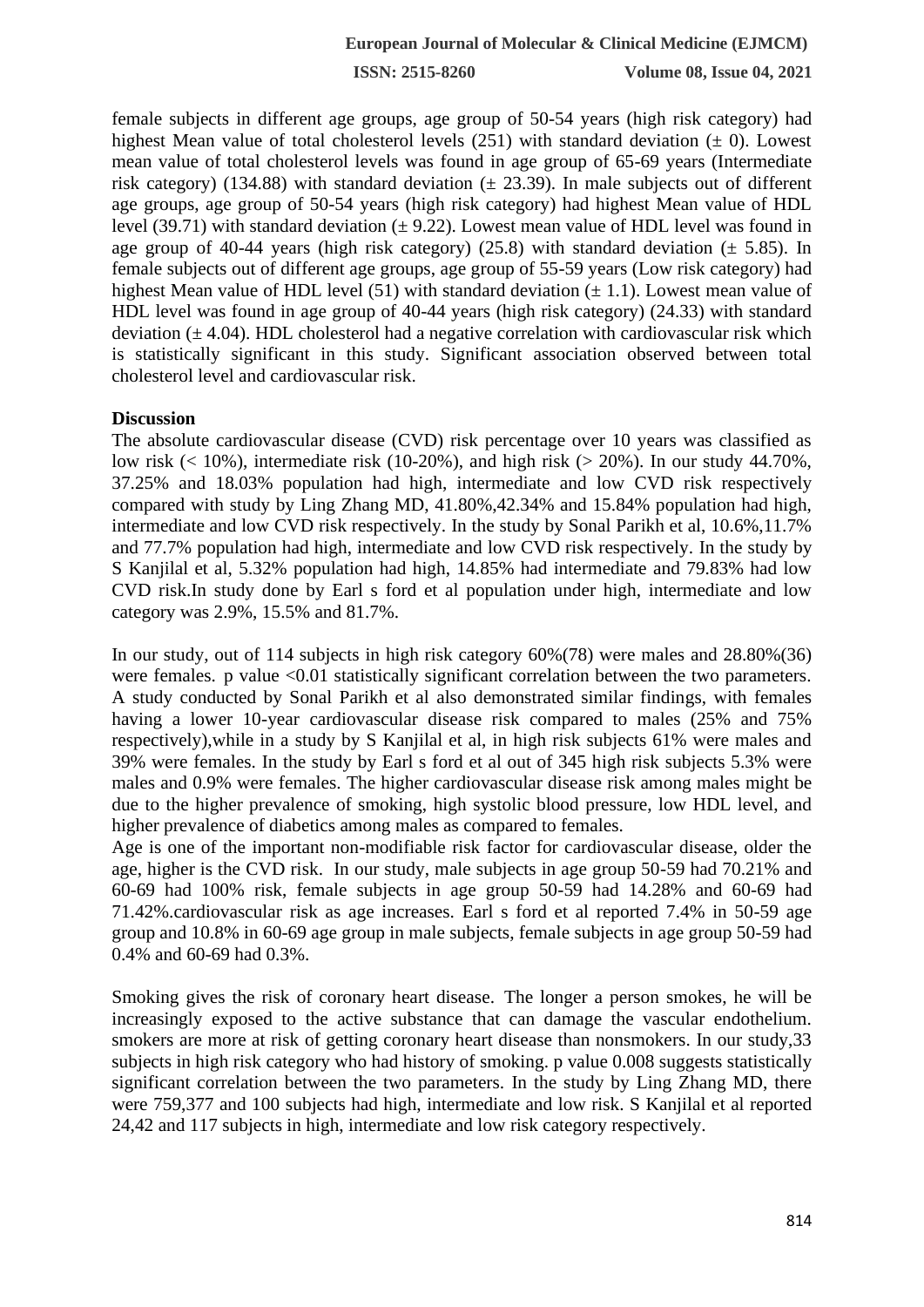In our study, 37 subjects in high risk category who had history of diabetes mellitus. p value 0.3105 suggests statistically not significant correlation between the two parameters. S Kanjilal et al reported 52, 62 and 47 subjects in high, intermediate and low risk category respectively. According to the Framingham study, HDL cholesterol had a negative correlation with total cholesterol that give risk of cardiovascular disease. Higher the HDL value, lower the cardiovascular risk. In our study, Out of different age groups, age group of 50-54 years (high risk category) had highest Mean value of HDL level (39.71) with standard deviation  $(\pm 9.22)$ . Lowest mean value of HDL level was found in age group of 40-44 years (high risk category) (25.8) with standard deviation ( $\pm$  5.85) in male subjects. For the age group of 40-44 and 50-54, the p values 0.015 and 0.037 suggests statistically significant correlation between the two parameters. In female subjects, out of different age groups, age group of 55-59 years (Low risk category) had highest Mean value of HDL level (51) with standard deviation  $(\pm 1.1)$ . Lowest mean value of HDL level was found in age group of 40-44 years (high risk category) (24.33) with standard deviation( $\pm$  4.04). It was observed that the age group of 40-44, 45-49, 50-54, 55-59, 60-64 and 65-69, the p values 0.024, 0.018, 0.037, 0.0001, 0.021 and 0.009 suggests statistically significant correlation between the two parameters. S Kanjilal et al reported highest mean value of HDL level 36.92 with standard deviation  $\pm$  8.22, Lowest mean value of HDL level was 43.36 with standard deviation  $\pm$ 10.88.while in a study by Ling Zhang MD ed al, highest mean value of HDL level 58.5 with standard deviation± 16.0, Lowest mean value of HDL level was 49.2 with standard deviation  $\pm$  12.9.In a study by Boekhtiar Borhanuddin et al, mean value of HDL level 46.06 with standard deviation  $\pm 14.81$  in male subjects, mean value of HDL level was 56.84 with standard deviation  $\pm 20.53$  in female subjects. In our study, male subjects out of different age groups, age group of 45-49 years (high risk category) had highest Mean value of total cholesterol levels (251) with standard deviation  $(± 12.7)$ . Lowest mean value of total cholesterol levels was found in age group of 50-54 years (moderate risk category) (112) with standard deviation( $\pm$ 39.81). For the age group of 45- 49, the p value 0.009 suggests statistically significant correlation between the two parameters. In female subjects out of different age groups, age group of 50-54 years (high risk category) had highest Mean value of total cholesterol levels (251) with standard deviation  $(\pm 0)$ . Lowest mean value of total cholesterol levels was found in age group of 65-69 years (moderate risk category) (134.88) with standard deviation  $(\pm 23.39)$ . For the age group of 40-44 and 50-54, the p values 0.047 and 0.01 suggests statistically significant correlation between the two parameters. S Kanjilal et al reported highest mean value of total cholesterol level 195 with standard deviation  $\pm$ 34.57,Lowest mean value of total cholesterol level was 173.39 with standard deviation ±38.76. In a study by Boekhtiar Borhanuddin et al, mean value of total cholesterol level 215.48 with standard deviation ±53.93 in male subjects, mean value of total cholesterol level was 213.67 with standard deviation  $\pm$ 52.70 in female subjects.

#### **Conclusion**

The key to combating the globally rising incidence of CVD lies in the identification and control of known and emerging risk factors by a population based strategy aimed at comprehensive risk reduction. The analysis of total 255 population in which 130 were males and 125 were females showed a high 10-year cardiovascular disease risk 44.70%(114). Findings from our study certainly seem to imply that risk factors can make a significant contribution to CVD risk prediction. In this study we observed, as expected, significantly higher prevalence of the risk factors in the high risk group as compared with the low risk group. We found significantly higher total cholesterol, low HDL colesterol in the high risk group as against the low risk one. Significantly high number of males (60% of male) had high CVD risk than females (28.80% of females).The higher cardiovascular disease risk among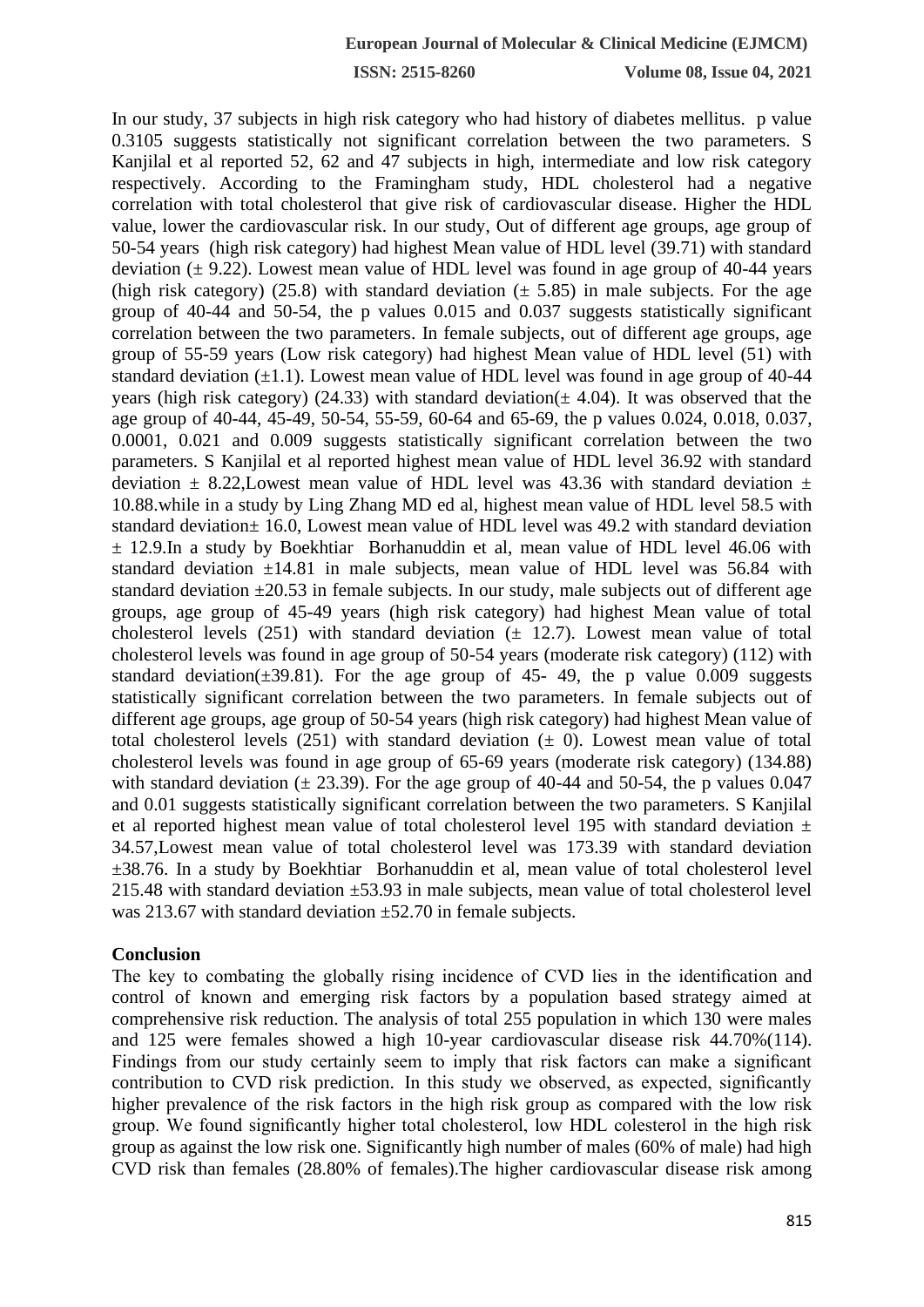males might be due to the higher prevalence of smoking, high systolic blood pressure, low HDL level, and higher prevalence of diabetics among males as compared to females. The result from our analysis may help to better define percentage and numbers of people at risk of cardiovascular disease during 10 year interval.such information may be helpful for prevention and treatment of cardiovascular disease.

## **References**

- 1. World Health Organization. A global brief on HypertensionWorld Health Day 2013 Section I [online]. Available from URL:http://apps.who.int/iris/bitstream/10665 /79059/1/WHO\_DC O\_WHD\_2013.2\_eng.pdf[last accessed on 18-10-2013]
- 2. Park K. Textbook of Preventive and Social Medicine. 22nd ed. Jabalpur: Bhanot publishers; 2013. p. 345.
- 3. Risk Stratification in Hypertension: New Insights From the Framingham Study William B. Kannel,AJH 2000;13:3S–10S
- 4. Joint National Committee on Prevention, Detection, Evaluation and Treatment of High Blood Pressure: The Sixth Report of the Joint National Committee on Prevention, Detection, Evaluation and Treatment of High Blood Pressure. Arch Intern Med 1997;24:2413–2446.
- 5. Kannel WB, Stokes JS III: Hypertension as a cardiovascular risk factor, in Bulpitt CJ (ed): Handbook of Hypertension. Amsterdam, Elsevier, 1985, pp 15–34.
- 6. Collins R, Peto R, MacMahon SW, Hebert P, Fieback NH, Eberlein KA, Godwin J, Quizilbash N, Taylor JO, Hennekens CH: Blood pressure, stroke and coronary heart disease. Short-term reductions in blood pressure. Overview of randomized drug trials in their epidemiological context. Lancet 1990;336:827–838.
- 7. Cutler JA, MacMahon SW, Furberg CD: Controlled clinical trials of drug treatment for hypertension. A review. Hypertension 1989;13:136–144.
- 8. Wilson PW, D'Agostino RB, Levy D, Belanger AM, Silbershatz H, Kannel WB: Prediction of coronary heart disease using risk factor categories. Circulation 1998; 97:1837–1847.
- 9. Wolf PA, D'Agostino RB, Belanger AL, Kannel WB: Probability of stroke: a risk profile from the Framingham Study. Stroke 1991;22:312–318.
- 10. Murabito JM, D'Agostino RB, Silbershatz H, Wilson PWF: Intermittent claudication: a risk profile from the Framingham Study. Circulation 1997;96:44–49.
- 11. KannelWB,D'AgostinoRB,SilbershatzH,BelangerAJ, Wilson PWF, Levy D: CHF risk profile. Arch Intern Med 1999;159:1197–1204.
- 12. Hansson L, Zanchetti A, Carruthers SG: Effects of intensive blood pressure lowering and low-dose aspirin in patients with hypertension. Principal results of the Hypertension Optimal Treatment (HOT) randomized trial. HOT Study Group. Lancet 1998;351:1755–1762.
- 13. Daviglus ML, Kiang L, Greenland P, Dyer AR, Garside DB, Manheim L, Lowe LP, Rodin M, Lubitz J, Stamler J: Benefit of favorable cardiovascular risk factor profile in middle age with respect to Medicare costs. N Engl J Med 1998;339:1122–1129.
- 14. Townsend N, Nichols M, Scarborough P, Rayner M. Cardiovascular disease in Europe–epidemiological update 2015. Eur Heart J 2015;36:26962705.
- 15. A Study On Effect Of Lifestyle Risk Factors On Prevalence Of Hypertension Among Whilte Collar Job People Of Surat.M.H.Desai, A Kavishwar. The International Journal of Occupational Health.2009 Volume 1 Number 1
- 16. Cohort Profile : The Framingham Heart Study : overview of milestones in cardiovascular epidemiology. Connie W Tsao and Ramachandran S Vasan.